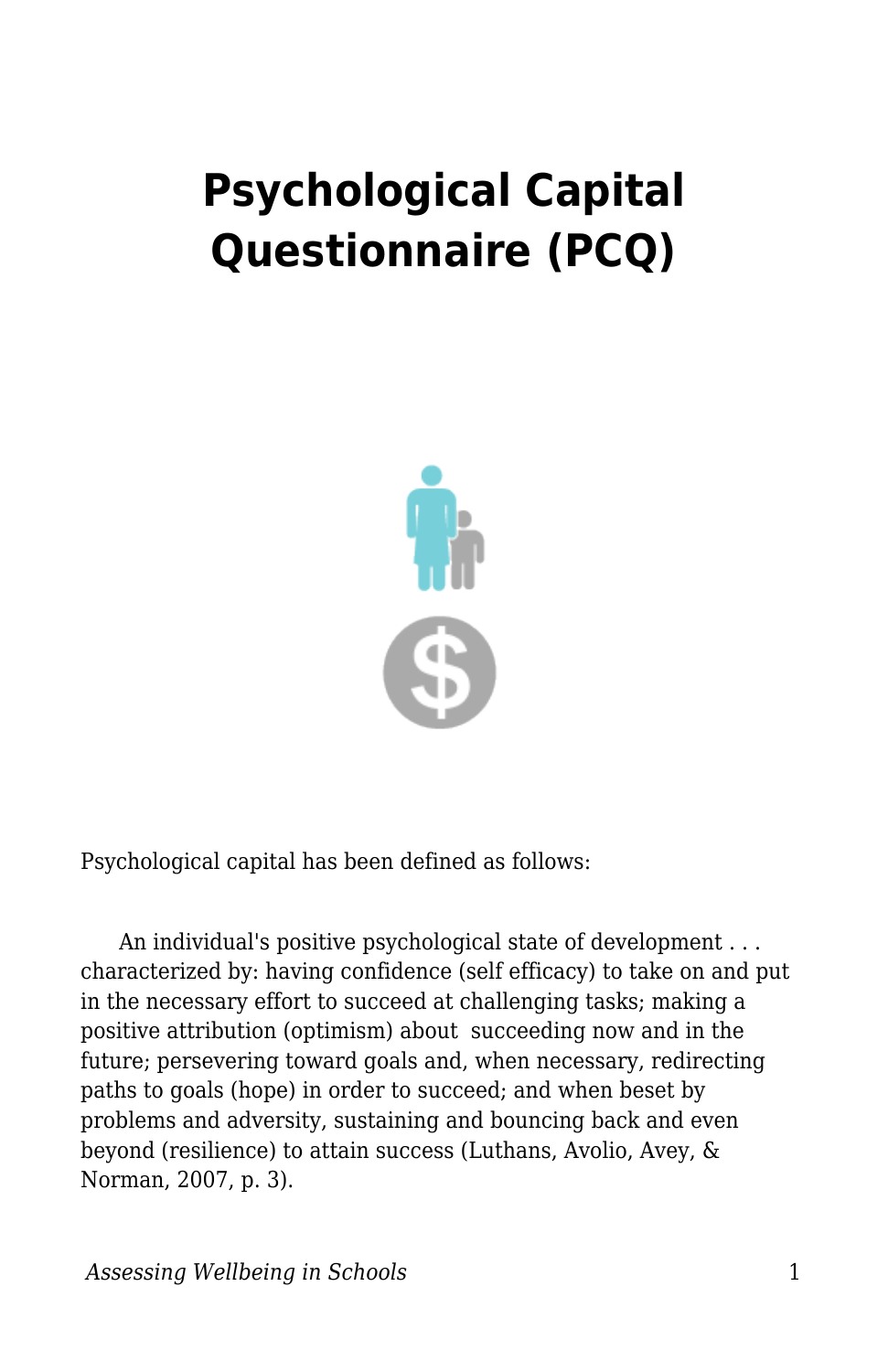The Psychological Capital Questionnaire measures wellbeing as a function of four emotions and dispositions: hope, efficacy, resilience, and optimism. Participants respond to 24 statements on a 6- point Likert scale based on the degree to which they agree with the statement. The PCQ is specifically designed for working adults, relevant to "multiple performance outcomes in the workplace, lower employee absenteeism, less employee cynicism and intentions to quit, and higher job satisfaction, commitment, and organizational citizenship behaviors" (PCQ). There is also a less widely used short version (PSQ-12) with 12 items (Kamei et al., 2018). The PSQ is available in a variety of languages and requires purchase for use.

## **Pros for Schools Cons for Schools** Provides overview of wellbeing Measures outcomes related to specific work benefits Available in multiple language Price depends on type of use and services: to reproduce paper copies, \$2 per person (minimum purchase 50) A research permission form qualifies applicant for free use. [Click here](https://www.mindgarden.com/136-psychological-capital-questionnaire) for more payment options.

## **Suggestions for Further Research**

Kamei, H., Ferreira, M. C., Valentini, F., Peres, M. F. P., Kamei, P. T., & Damásio, B. F. (2018). [Psychological Capital Questionnaire - Short](https://www.semanticscholar.org/paper/Psychological-Capital-Questionnaire-Short-Version-Kamei-Ferreira/1d8e90c661f990db3007e9bea290887f3c7139fd) [Version \(PCQ-12\): evidence of Validity of The Brazilian Version](https://www.semanticscholar.org/paper/Psychological-Capital-Questionnaire-Short-Version-Kamei-Ferreira/1d8e90c661f990db3007e9bea290887f3c7139fd). *Psico-USF, 23*(2), 203–214. doi: 10.1590/1413-82712018230202

Luthans, F., Avolio, B., Avey, J., & Norman, S. (2007). Positive Psychological Capital: Measurement and relationship with performance and satisfaction. *Personnel Psychology* 60, 541–572. Accessed from University of Nebraska at Lincoln *Leadership Institute Faculty Publications.* [https://edtechbooks.org/-NbNN](http://digitalcommons.unl.edu/leadershipfacpub/11)

Mind Garden. (n.d.). Psychological Capital Questionnaire (PCQ) -